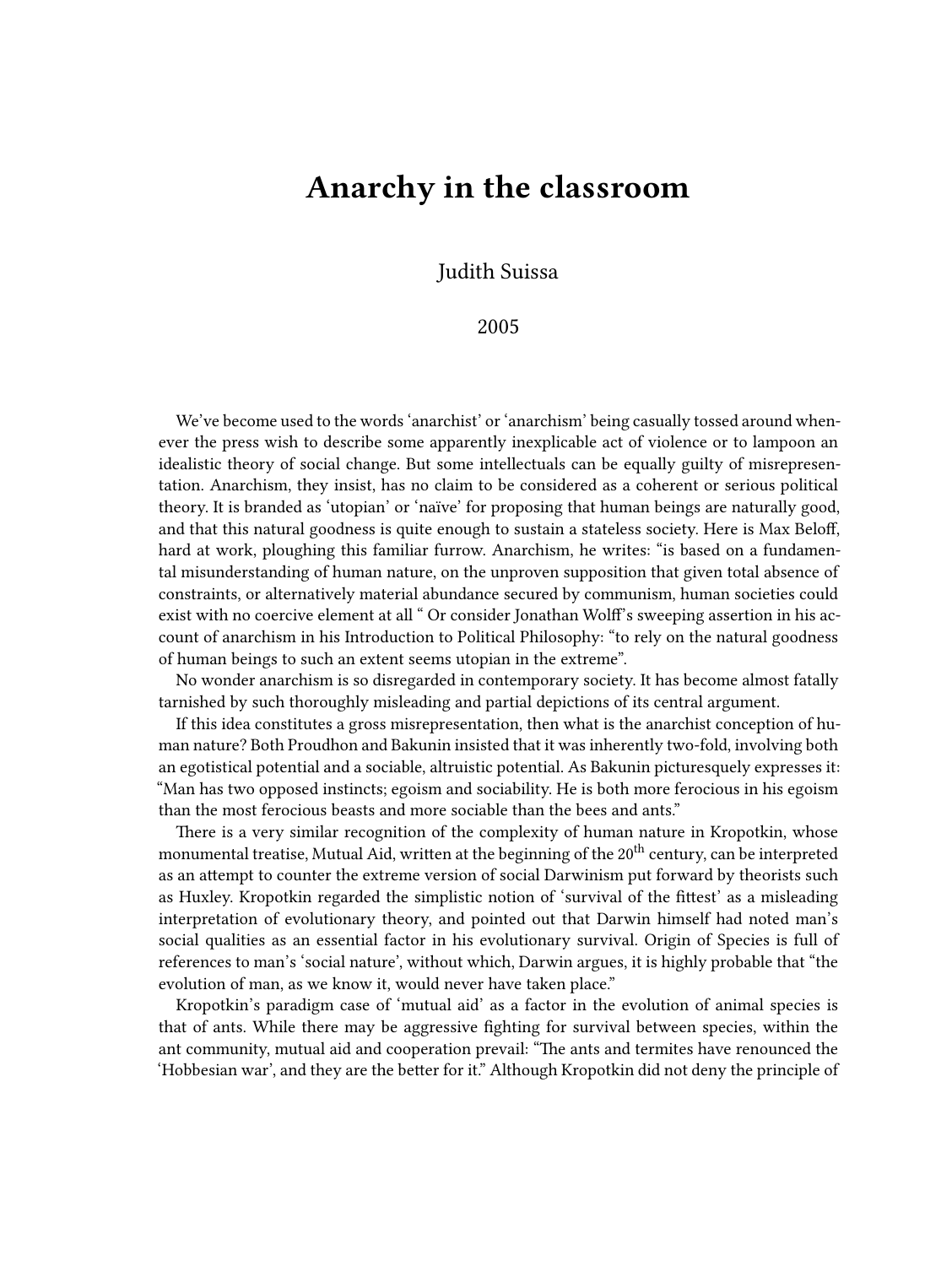the struggle for existence as a law of nature, he ultimately regarded the principle of mutual aid as more important from an evolutionary point of view, as it is this principle which "favours the development of such habits and characters as ensure the maintenance and further development of the species, together with the greatest amount of welfare and enjoyment of life for the individual, with the least waste of energy."

The notion that anarchism should be interested in the development of 'habits and characters' is clearly incompatible with the notion of some original altruistic state of grace. But Kropotkin was often even more explicit. In a particularly powerful piece written for Freedom in 1888, entitled 'Are We Good Enough?' Kropotkin directly confronted the common argument that people are 'not good enough', or 'not yet ripe for free, Anarchistic Communism' by tersely asking: "But are they good enough for Capitalism?". If people were naturally and predominantly kind, altruistic and just, argues Kropotkin, there would be no danger of exploitation and oppression. It is precisely because they are not that the present system is intolerable and must be changed.

Kropotkin did believe ultimately in the power of the altruistic aspects of human nature to prevail. He contended, against Rousseau, that even a corrupt society cannot crush individual human goodness: even a capitalist state cannot "weed out the feeling of human solidarity, deeply lodged in men's understanding and heart". Nevertheless, he acknowledged that people "will not turn into anarchists by sudden transformation". Even after a successful social revolution which dismantles the state there will still be a vital need for an education which can nurture the social virtues on which an anarchist society might be built. This is a central theme.

And no wonder. It is precisely because anarchists — particularly social anarchists — did not assume human beings to be essentially good that they assigned such an important role to this subject.

But what exactly is anarchist education? Historians of education and educational theorists often lazily conflate it with 'libertarian education', an approach which rejects traditional models of teacher authority and hierarchical school structure, and which advocates maximum freedom for the individual child within the educational process — including, in its extreme version, the chance to opt out of this process altogether. Even writers who are sympathetic to anarchist notions of education include descriptions of anarchist schools (such as the Escuela Moderna, founded by Francisco Ferrer in Spain in 1907, and the Modern School Movement in the United States which followed it) alongside libertarian schools such as A S Neill's Summerhill.

This is another misconception. The sheer volume of anarchist literature devoted to educational issues, and the efforts invested by anarchist activists in educational projects, shows quite clearly that for the social anarchists, schools, and education in general, are a valuable aspect of the project for social change, rather than something to be dismantled along with the other machinery of state bureaucracy.

It's true that anarchist schools often share structural features with free schools, such as a non-coercive pedagogy, democratic management, student-led timetables and lesson plans, and informal student-teacher relationships. But there are crtical differences. Typical anarchist schools have substantive curricula with clear anti-statist, anti-militaristic and anti-religious messages. Great emphasis is placed on the communal aspects of life in the school, and involvement in broader political issues.

In contrast, the libertarian position associated with educational experiments such as Summerhill makes just the type of optimistic or naïve assumptions about human nature which are often wrongly attributed to anarchism. John Darling quotes A S Neill as asserting that children are "nat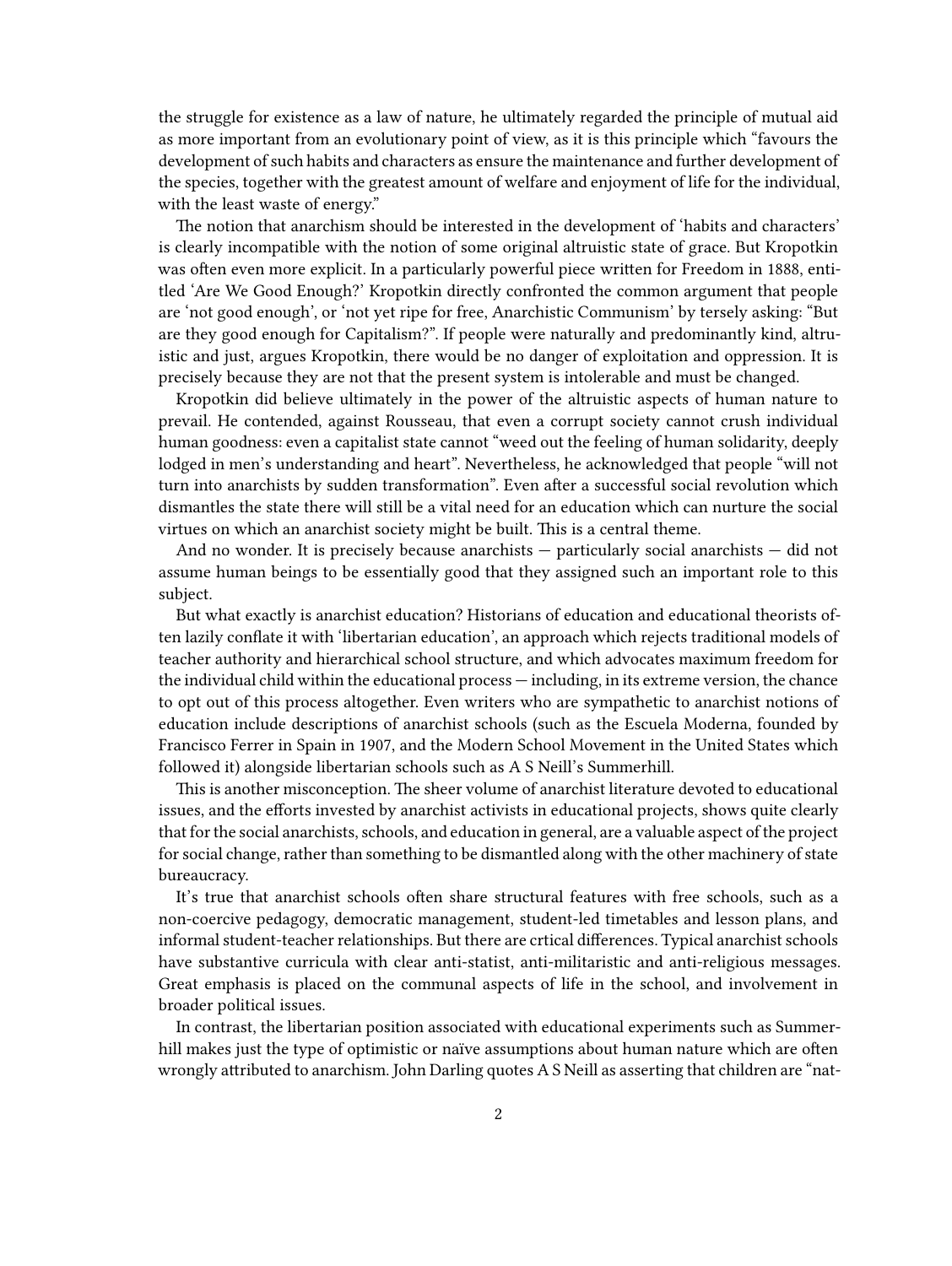urally good" and will turn out to be "good human beings if [they are] not crippled and thwarted in [their] natural development by interference".

Neill indeed had considerable sympathy for Homer Lane's idea of 'original virtue' — reflected in his insistence that all moral instruction perverts the innate goodness of the child. This pure libertarian view is in clear contrast with the anarchist view, which holds that there is nothing morally objectionable in the attempt by educators to pass on substantial beliefs or moral principles to children. Anarchist schools, unlike schools such as Summerhill, made no pretense at neutrality in their ethos and curriculum.

For anarchists, the ideal society is something that has to be created. And education is primarily a part of this creation; it involves a radical challenge to current practices and institutions, yet at the same time a faith in the idea that human beings already possess the attributes and virtues necessary to create and sustain such a different society. They do not need, therefore, to either undergo any radical transformation or to do away with a Marxist 'inauthentic' consciousness. Education is not a means of creating a different political order, but a space in which we experiment with visions of a new political order — a process which itself constitutes an educative and motivating experience both for educators and pupils.

In many standard works on anarchism, education gets barely a passing mention. A pity. For the anarchists' acknowledgment of the need for a substantive educational process, designed along clear moral principles, goes hand-in-hand with their contextualist account of human nature. It thus turns what what might otherwise be nothing more than naïve optimism into a complex and inspiring social hope.